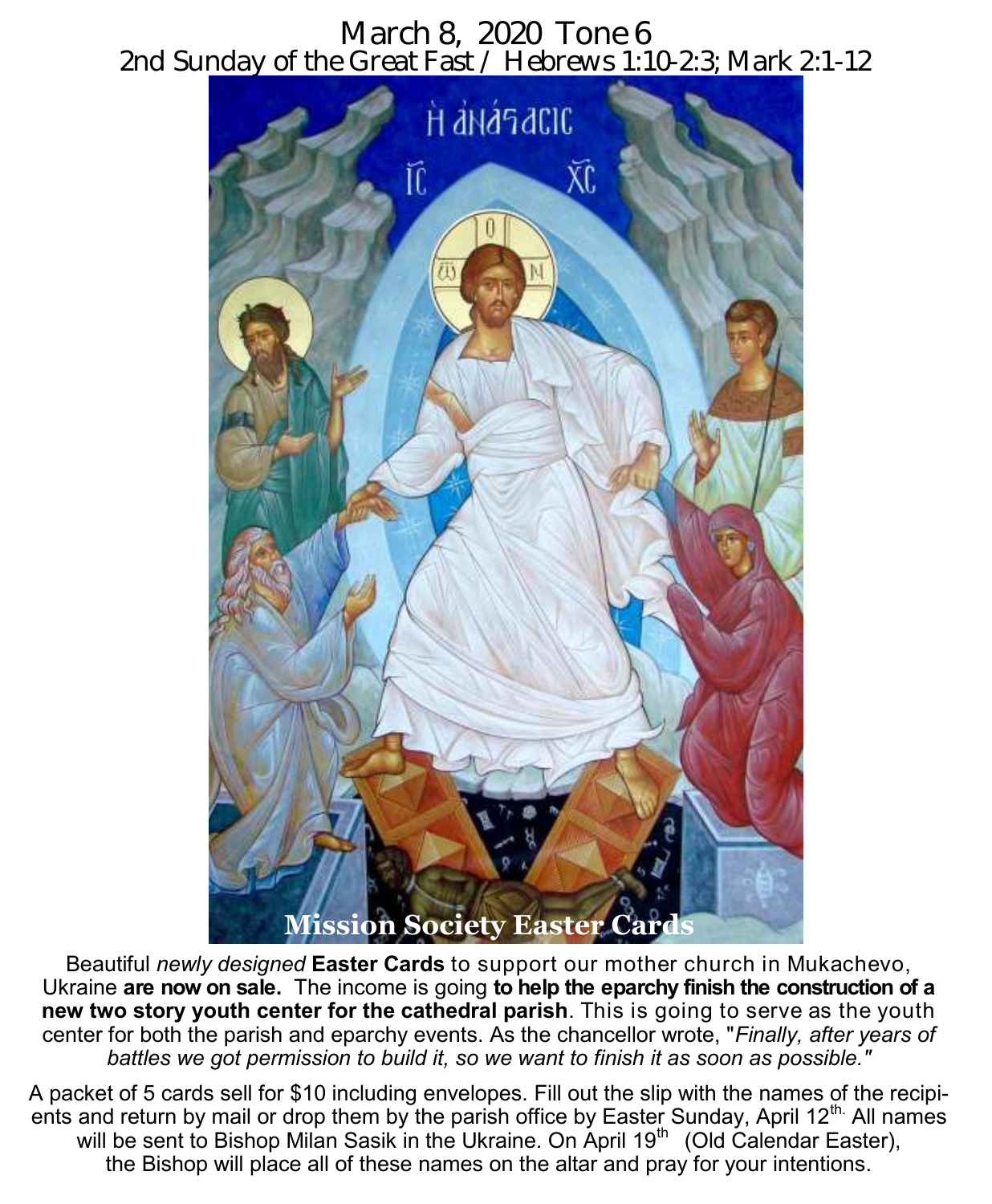

**Holy Protection of Mary Byzantine Catholic Eparchy of Phoenix Bishop: His Grace John Pazak C.Ss.R**

**Our Lady of Perpetual Help Byzantine Catholic Church 1837 Alvarado Dr. NE, Albuquerque, NM 87110 Parish office: (505) 256-1539**



**Father Artur Bubnevych, Pastor Rectory (505) 268-2877 abbaolph@gmail.com** 

**Father Christopher Zugger pastor emeritus (505) 256-1787 Frchris.zugger@gmail.com www.frchriszugger.com** 

**Father Tyler Strand in residence (516) 661-0883 tylerastrand@yahoo.co.uk**

### **OFFICE HOURS:**

Monday—Friday 10:00 am—4:00 pm Thursday OFF

**THEOSIS:** 2nd & 4th Thursday Pot Luck Dinner 6:00 pm Bible Study 6:45 pm

**Eastern Christian Formation Program**: All grades meet every Sunday after Liturgy for 45 minutes (September through May)

**Advisory Board**  Fr. Chris Zugger, Dan Riley, Rafael Plut, Jeff Brewer, Michael Grega, Alicia Wells

**Finance Council**  Matthew Blain, Maria Alden

#### **Confession (Mystery of Reconciliation**):

9:15—10:00 am on Sundays, before or after weekday Liturgies, or by appointment with Father **Mysteries of Baptism/Chrismation/Eucharist**: Must be arranged three months in advance. (Pre-Jordan requirement) **Mystery of Crowning:**  Must be arranged six months in advance (Pre-Cana requirement)

**Sick and Shut-Ins:** It is the family's responsibility to notify the parish office when a parishioner is in the hospital or confined to home because of sickness or old age. Father will bring the confined person the Holy Mysteries on a regular basis. It is recommended that one receive the Anointing of the Sick before any major surgery. Please don't let the priest be last to know that someone is ill!

### **OLPH Prayer Warriors**

Sunday 9:30 am in the conference room. Send your prayer requests to Patricia at pocb@unm.edu

March 15, Lamb March 22, Righteousness March 29 Pomegranate(s)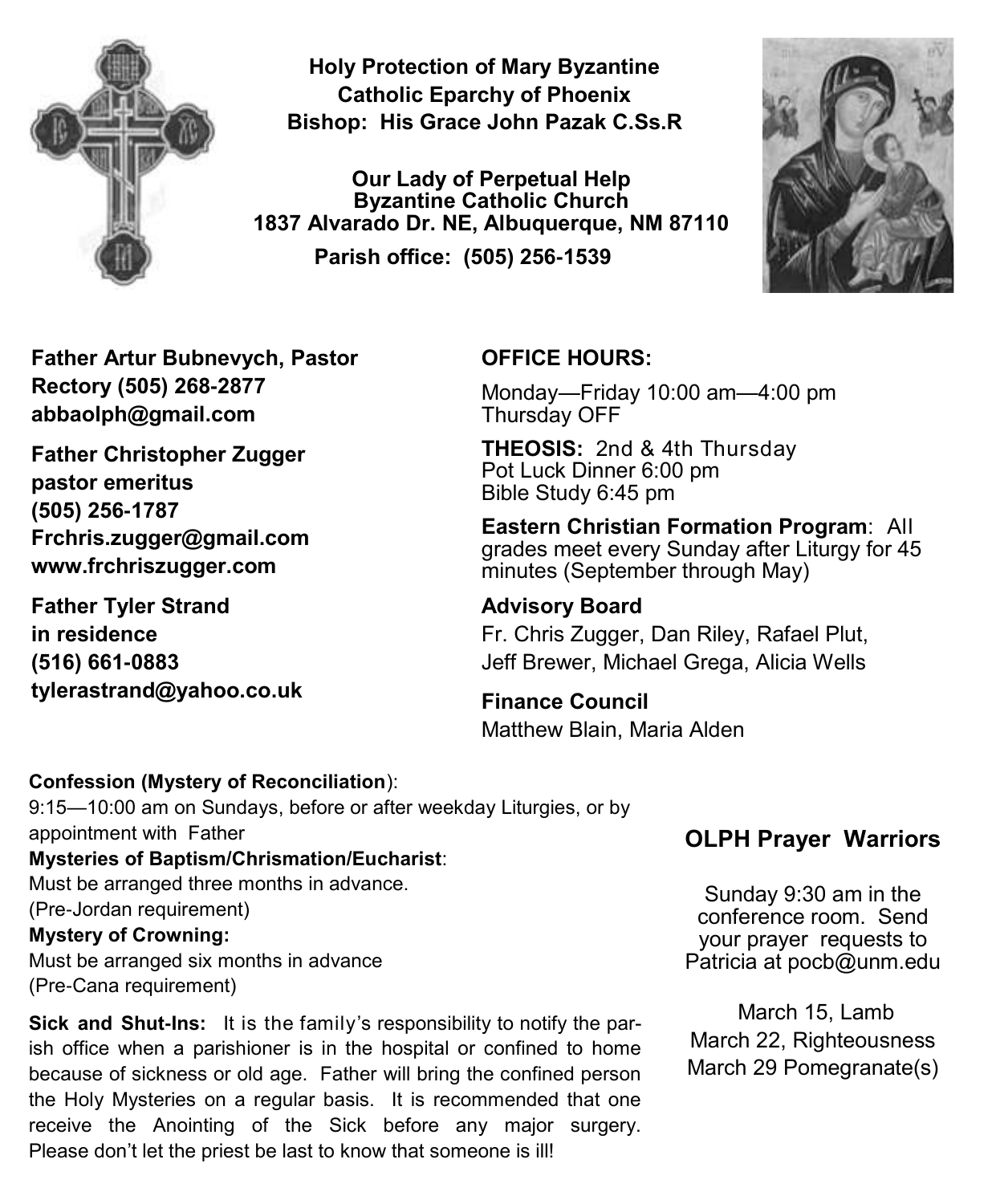Welcome to our Church! If you are looking for a spiritual home, contact Father Artur/ Fr Chris or the office staff for more information. God bless you!

| Today                                 |                                                                                                                                                                                                                    |
|---------------------------------------|--------------------------------------------------------------------------------------------------------------------------------------------------------------------------------------------------------------------|
| <b>ECF Classes</b><br>4:00 pm Vespers | 8:30 am Rosary<br>9:00 am Matins & Confessions<br>10:00 am Divine Liturgy for Parish Family, Benefactors and Friends<br>Eternal Lamp: Intention of Bryan & Cielo Doherty                                           |
| March 9 Mon                           | 40 Martyrs of Sebaste / Genesis 6:9-22; Proverbs 8:1-21;<br>Hebrews 12:1-10; Matthew 20:1-16                                                                                                                       |
|                                       | 10:00 am Jesus Prayer with spiritual reflection<br>6:00 pm Pysanky Workshop                                                                                                                                        |
| March 10 Tue                          | Codratus and Others Martyrs / Genesis 7:1-15; Proverbs 8:32-9:11                                                                                                                                                   |
|                                       | 10:00 am Jesus Prayer with Spiritual Reflection<br>6-7:30 pm Friends of St. John meeting at Flying Star on Juan Tabo<br>6:30 pm CAFE at UNM                                                                        |
| March 11 Wed                          | Sophronius Patriarch of Jerusalem / Genesis 7:6-9; Proverbs 9:12-18                                                                                                                                                |
|                                       | 10-11:30 am in the Hall / Bible Study video Session Mary Mother of God<br>5:30 pm OLPH Devotions<br>6:00 pm Presanctified Liturgy / God's Blessing on Catherine Rose by Jileks                                     |
| March 12 Thu                          | Theophane Venerable Confessor / Genesis 7:11-8:4; Proverbs 10:1-22                                                                                                                                                 |
|                                       | 9:00 am nut roll & apricot roll baking in the Parish Hall<br>6:00 pm pot-luck dinner<br>6:45 pm THEOSIS Bible Study                                                                                                |
| March 13 Fri                          | <b>Translation of the Relics of Nicephorus Patriarch</b><br>Genesis 8:4-21; Proverbs 10:31-11:12                                                                                                                   |
|                                       | 9:00 am Prayer & witness in front of abortion clinic on San Mateo<br>6:00 pm Presanctified Liturgy / God's Blessing on Mary Margaret by Jileks / meatless<br>potluck and movie night in the hall                   |
| March 14 Sat                          | 3rd All Souls Saturday / Hebrews 10:32-38; Mark 2:14-17                                                                                                                                                            |
|                                       | 9:00 am All Souls Liturgy / Panichida<br>10:00 am-4:00 pm Explorer youth group meeting                                                                                                                             |
| March 15 Sun                          | 3rd Sunday of the Great Fast / Veneration of the Cross<br>Hebrews 4:14-5:6; Matthew 8:34-9:1                                                                                                                       |
|                                       | 4:00 pm Great Vespers<br>5:00 pm Divine Liturgy / +Gerald & JoAnn Cooper by Mary Alice Cooper                                                                                                                      |
| <b>ECF Classes</b><br>4:00 pm Vespers | 8:30 am Rosary<br>9:00 am Matins & Confessions<br>10:00 am Divine Liturgy for Parish Family, Benefactors and Friends<br>Fr. Chris: +AI & Agnes Adamsko by Pam Pettit<br>Eternal Lamp: Sylvia Adamsko by Pam Pettit |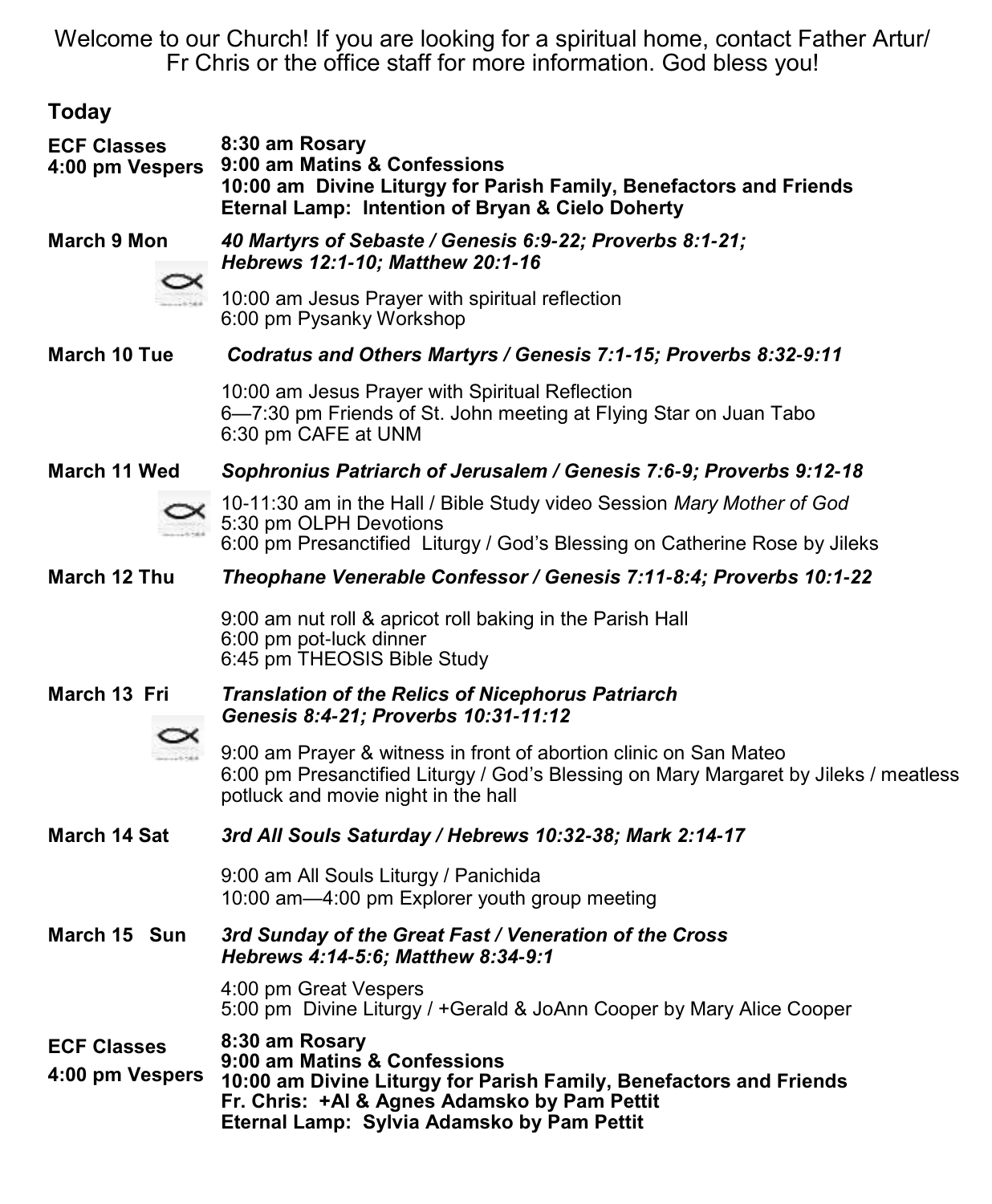### **Remember Those Who Request Our Prayers:**

Physician and Help of Those in sickness, Redeemer and Savior of the infirm; O Master and Lord of all, grant healing to your servants. Be clement, show mercy to those who have sinned much, and deliver them, O Christ, from their Iniquities, that they may glorify Your might divine.

Sharif Rabadi Jenny Ford Priscilla Hughes Phillip Fall Steve Jakymiw Marilyn Fore Sven & Barbara Paula Amrein Svensson Laurie Bienz Brent Dodson-Sands Dorothy Curl

Fr. Julian Gnall Abraham Haddad Olga Bodnar Marianne Gerace Lori Medina Michael Baron Fr. Stephen Casmus Fr Frank Knusel Rebecca Baia

Paola Terlaza Ruth Sousa Linda Granci Kris Nelson Vicki Frank Christopher Barlow Tracy McTernan Scott Fafrak Jordan Smith Rebekah Lyons

Prayers in honor of and to the Blessed Virgin are a powerful weapon against sin, and for healing. If you recite the Rosary at home, please offer these intentions, and join us on Sunday at 8:30 am. Those who recite the Akathist to the Mother of God or the Rosary receive a partial indulgence when they do so in private, plenary indulgence when they do so as a group.

### **Intentions of the Rosary**

1st Decade: Help for persecuted Catholics, especially in communist and Islamic states

2nd Decade: Spiritual and physical growth of our parish and the Byzantine Catholic Church

3rd Decade: Increase in vocations to priesthood, diaconate, and consecrated life to serve the Byzantine Catholic Church

4th Decade: Repose of the souls who have no one praying for them

5th Decade: Healing of the sick in body, mind and soul



Vocation Icon Today: Donlin Family Next Sunday: Fedorowich Family



# **Holy Father's Intentions for March**

### **Catholics in China**

We pray that the Church in China may persevere in its faithfulness to the Gospel and grow in unity.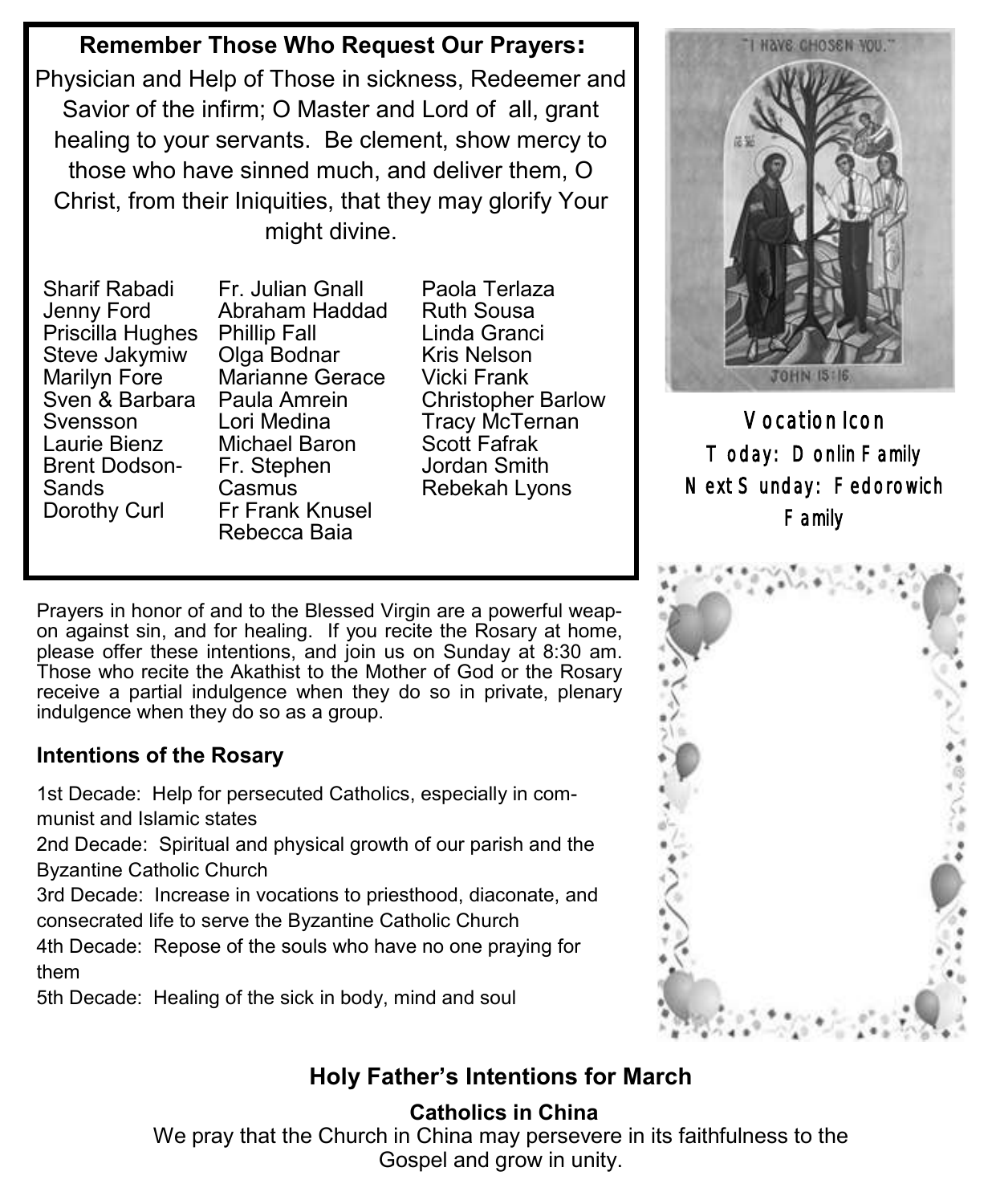### **We collected \$405** for Aid to the Church in Central & Eastern Europe. Thank you for your generosity.

# May the Lord Bless your kindness and generosity to His House!

**March 15, 2020**

| MAICII 19, ZUZU    |                                                                                                                                           |  |
|--------------------|-------------------------------------------------------------------------------------------------------------------------------------------|--|
| Cantor             | Evie Jilek                                                                                                                                |  |
| Reader             | Brent Dodson-Sands                                                                                                                        |  |
| Trojca             | Saphira Dodson-<br>Sands                                                                                                                  |  |
| Greeter            | Eva Schuler<br><b>Miles Gloetzner</b>                                                                                                     |  |
| Usher              | Dan Riley<br>Jeff Brewer                                                                                                                  |  |
| Counter            | Michael Wells<br><b>Miles Gloetzner</b>                                                                                                   |  |
| Host               | Fogg Family                                                                                                                               |  |
| Church<br>Cleaners | Tom Plut<br>Michael Paul<br>Mary Blain                                                                                                    |  |
| Altar Servers:     | Michael Grega<br>Daniel Fogg<br><b>Colin Herring</b><br>Jerry Jilek<br>Elijah Jilek<br><b>Abel Gloetzner</b><br><b>Caden Dodson-Sands</b> |  |

**Parish account with Formed.org**. This site offers amazing opportunity to enrich our FAITH! You will find housands of books, audio talks, movies, documentaries, studies and much more. The content of website is updated on daily basis with new helpful resources! Everyone now can use OLPH parish account to log in. This is what you need to do: **1.** Go to Formed.org, click sign in and then click "I belong to parish" **2.** Enter zip code 87110 **3.** Find among the parishes OLPH Byzantine **4.** Put your name and email (you will get a link in your email to directly log in) Enjoy the content! **For those who already have an account with** Formed.org When you log into your account click **"Parish Care Support" at the left bottom corner** On the opened link you will see this number: 1-844- 367-6331 Call and transfer your account to the Parish Say: " I am a member of Our Lady of Perpetual Help Byzantine Catholic Parish in Albuquerque 1837 Alvarado Drive NE, NM 87110 and I want to transfer my account." In this way you do not need to pay for your personal subscription. Parish got you covered. Also, you are most welcome and encouraged to share parish subscription with your friends, neighbors, coworkers or just anyone who would benefit. This site is a mighty tool of Evangelization and FORMED.org encourage us to share the good news! Thank you **Barbara's Hall Report**

Thanks to Alicia Wells for hosting the social and making yummy minestrone soup served over rice. Along with salad and bread, it was a great Lenten meal. Thanks Alicia!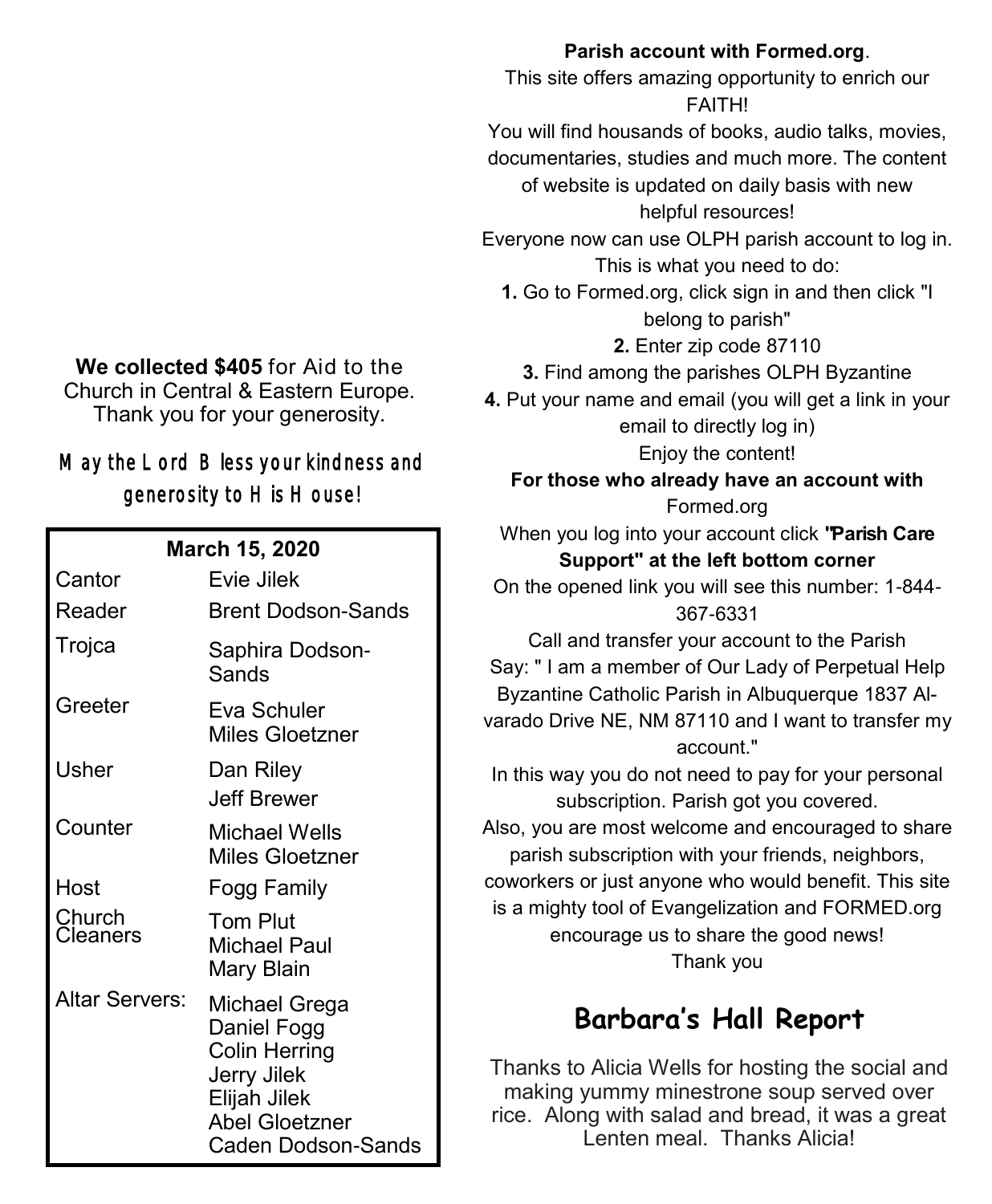# **Coming Events—Mark Your Calendars Now**

| Tue March 16          | 6:00 pm Advisory Board Meeting                                                                          |
|-----------------------|---------------------------------------------------------------------------------------------------------|
| Sat March 21          | 10:00 am Holubki making                                                                                 |
| Wednesday<br>March 25 | <b>Annunciation of the Theotokos/Solemn</b><br>6:00 pm Vigil Liturgy of St John Chrysostom              |
| Thursday<br>March 26  | 7:00 pm Matins with Great Canon of St.<br>Andrew and Prostrations / Reading Life of<br>St Mary of Egypt |
| Sat May 2             | 10:00am-3 pm Annual Byzantine Bazaar                                                                    |

# Holy Week / Pascha (A pril 6–A pril 12)

| Monday    | 6:00 pm Bridegroom Matins                                                                                                      |
|-----------|--------------------------------------------------------------------------------------------------------------------------------|
| Tuesday   | 6:00 pm Bridegroom Matins                                                                                                      |
| Wednesday | 7:00 pm Presanctified Liturgy/Holy Anointing                                                                                   |
| Thursday  | 7:00 pm Vespers / Divine Liturgy of St. Basil                                                                                  |
| Friday    | 10:00 am Passion Matins<br>7:00 pm Vespers & Procession with the Burial<br>Shroud<br>11:30 pm Jerusalem Matins All Night Vigil |
| Saturday  | 11:00 am Akathist to the Ilfe-bearing Tomb of<br>Christ<br>6:00 pm Easter Vigil Liturgy/Blessing of Baskets                    |
| Sunday    | 9:00 am Resurrection Matins / Liturgy<br><b>Blessing of Baskets</b>                                                            |
|           |                                                                                                                                |

**Cantor Corner Propers for 3/15/20 Third Sunday of Great Fast Veneration of the Holy Cross Tone 7 Typical Psalms & Beatitudes:** DL  $16 \times 23$ **Troparion (Tone 7) -** DL 156 **Troparion (Cross) -** DL 223 *v. Glory...*  **Kontakion (Cross) -** DL 224 *v. Now & Ever ...* **Theotokoion-** DL 406 **Instead of 'Holy God' -** DL 33 **Prokeimenon & Alleluia -** DL 224 & 225 **Anaphora of St. Basil -** DL 96-100 **Our Father**- DL 72 **Communion Hymn -** DL 225 [A]

**BISHOP'S APPEAL 2020** you will be getting in the mail from Bishop's Office your 2020 Eparchial Appeal brochure, Pledge / Payment form and a Postal-Paid Return Envelope. **Our parish GOAL IS \$23,769.46 which brings us to approximately \$390 per Domestic Church. Kindly give what you can to help our Eparchy and our Church. Thank you!**

# **OLPH Bazaar Volunteer Survey**

The Annual Byzantine Bazaar on **Saturday, May 2** and we need volunteers to make it a success. A survey has been created to gather information on you can help. Return printed copies of the survey to Andrea Riley or you can complete it online at [https://www.surveymonkey.com/r/](https://www.surveymonkey.com/r/YF975F9) [YF975F9.](https://www.surveymonkey.com/r/YF975F9) Please take time to complete this survey with your availability to help, as well as comments & suggestions. Contact Andrea Riley at 505-220-9137 or [andrea.riley@gmail.com](mailto:andrea.riley@gmail.com) for more information.

**God's Blessings and Congratulations** to our newest Church Family member Antonia Noel Marie Macik. Last Saturday we formally welcomed little Antonia into God's Family and our Byzantine Catholic Church as she received the Holy Mysteries of Christian Initiation (Baptism-Chrismation-Holy Eucharist). We welcome her with open arms and hearts, pray for her health and salvation, and promise her that we will be good examples of the love of the Lord Jesus Christ by setting a good example of how to live as Christians!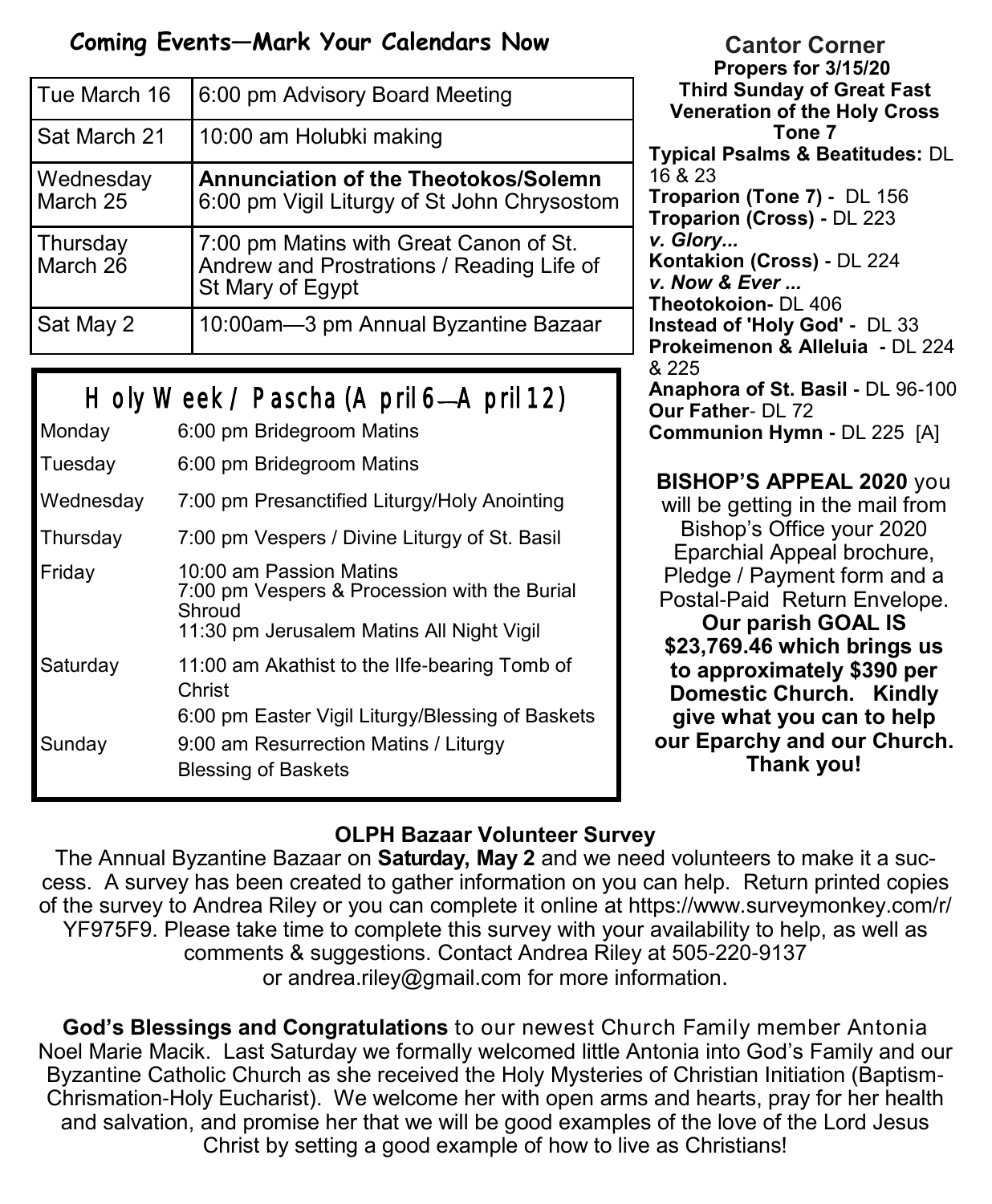#### **The Jesus Prayer**, by Fr. David Hester

*Lord, Jesus Christ, Son of God, have mercy on me.* These few simple words, known as the Jesus Prayer, are of great importance to the Christian East—so much so that they are often called the summation of all Orthodox spirituality. The prayer reflects so well the heart of Eastern Christian spirituality that its use is recommended for both the beginner and the proficient as the driving force in their life of prayer. But what is the origin of this most important prayer? How has this prayer come down to us from the earliest days of the Fathers?

#### **The Early Centuries**

From the time of Saint Antony in the third century, hermits, monks and monasteries have commanded the reverence and respect of all Christian people and exerted a particularly strong influence on the spirit and worship of Eastern Christianity. It is from well-respected monastic communities that certain practices and emphases gradually converged to form the Jesus Prayer as we know it. Two of these factors are of primary importance: the practice of frequent repetition of short prayers, and the great respect in which the Name of Jesus was held.

Among the desert monks, there are many references to the power of the Name of Jesus. There are accounts of exorcisms performed using the Name of Jesus, and a number of the Apothegmata (Sayings of the Desert Fathers) deal with the Name of Jesus. But even more significant for the later growth of the Jesus Prayer was the development in the desert of one-word or short-phrase prayers. In this early desert period there was a great variety of these short prayers. It took several centuries before they were combined with the invocation of the Name to form the Jesus Prayer.

#### **Evagrios and Pseudo-Makarios**

Among the early desert teachers, there are two who had an abiding influence on Orthodox spirituality, especially on the growth of the Jesus Prayer. These are Evagrios of Pontus (346-399) and Pseudo-Makarios. whose writings were thought to be those of Saint Makarios. (The real Saint Makarios of Egypt, c. 300-c. 390. was Evagrios's master in the desert.)

The influences of the two were very different. Evagrios applied neoplatonism with its emphasis on the mind, to the desert spirituality, while Pseudo-Makarios, with a more biblical outlook, emphasized the totality of the person, represented in the heart. Pseudo-Macarios emphasizes the biblical union of mind and heart, of body and soul. He shows us that the whole man, body and soul, must be reintegrated through asceticism and purification, so as to gain self-control and be able to live in constant awareness of the presence of God. Evagrios, on the other hand, accents the intellect in prayer and has only a few scattered references to the Word and Trinity, and no reference to the Incarnation, the Church, or the sacraments. He conceives of prayer as an immaterial contact of the intellect with God.

Evagrios's most enduring contribution was in his formation of expressions and vocabulary to describe the desert spirituality. His vocabulary continued to be used down through the centuries, and gradually there was a marriage between the Evagrian and Makarian understandings. Evagrios's spiritual notions were subjected to a Christological corrective, and the Evagrian *mind* and the Makarian *heart* were united as the "mind in the heart.'"

#### **Diadochos of Photike and Abba Philemon**

In the mid-fifth century, Saint Diadochos. the Bishop of Photike of Epeiros, was one of the greatest popularizers of desert spirituality in the Byzantine world. In his *One Hundred Chapters on Perfection,* he recommends purification of the heart by calling to mind the "memory of Jesus." Diadochos is the first writer to refer explicitly to the remembrance of the Name of Jesus, even though he does not offer any exact form for the invocation.

It is sometime in the sixth or seventh century that the full text of the Jesus Prayer is first found. This is in the Life of Abba Philemon, an Egyptian hermit. Philemon was once asked by a younger monk what he should do to keep his mind from being distracted. The young monk was told to keep watch in his heart and to repeat in his mind the words. "Lord Jesus Christ, have mercy upon me." Later, when this young monk spoke again with the elder, the elder told him to repeat the prayer, "Lord Jesus Christ, Son of God, have mercy upon me." Thus from the sixth century on, this living tradition of the Jesus Prayer has continued uninterrupted within the Orthodox Church.

John Klimakos and Maximos the Confessor